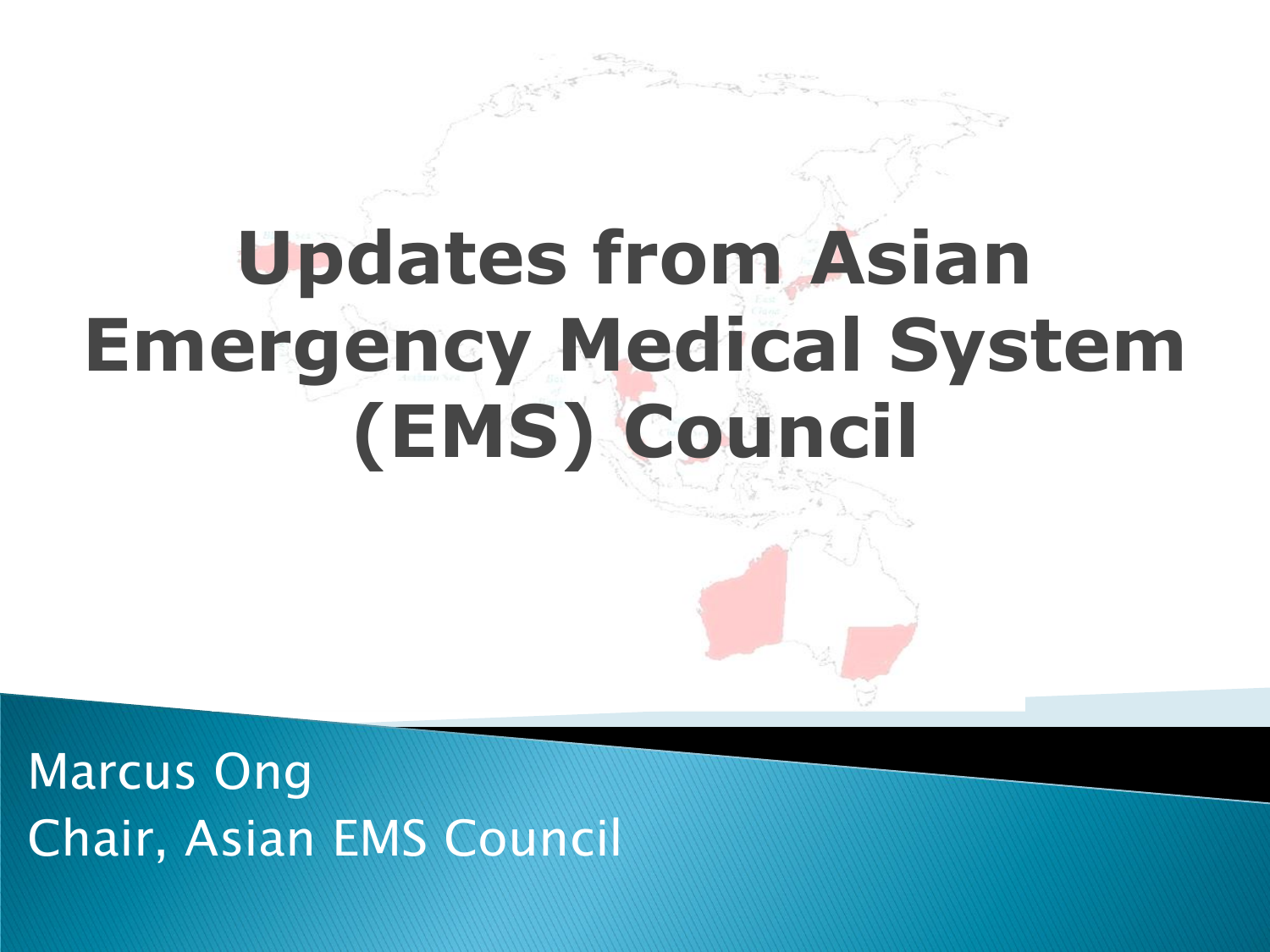# **Asian EMS Council: Overview**

## **Objective**

Promote and advocate Pre-hospital care/EMS in Asia

### **Focus for Membership**

Individual-based, community-focused physicians actively involving in EMS and Pre-hospital care medicine

### **Mission of Asian EMS Council**

- 1. Promote sharing of experience of other EMS systems
- 2. Act as advocates for EMS to different communities
- 3. Create opportunities for education and training for EMS physicians and providers
- 4. Collaborate with each other for advancement of EMS systems
- 5. Undertake research projects on pre-hospital care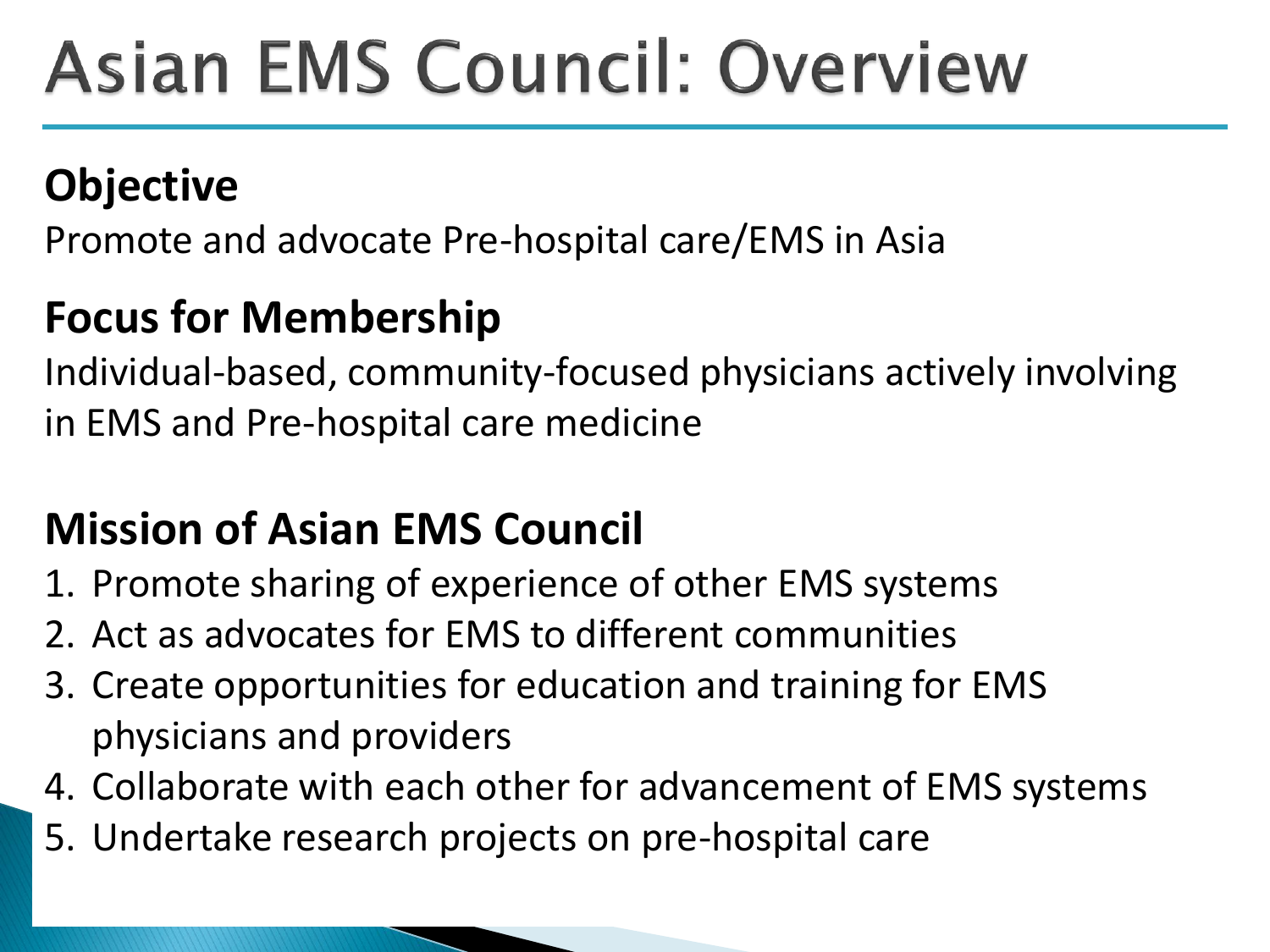# **Asian EMS Council: EXCO**

### FROM 2011 TO 2012

- Chair: Marcus Ong (Singapore
- Vice Chair: Hideharu Tanaka (Japan)
- Secretary: Ng Yih Yng (Singapore)
- Axel Siu (Hong Kong)
- Nathida Sumetchotimaytha (Thailand)
- Omer Al Sakaf (UAE)
- Junaid Razzak (Pakistan)
- Patrick Ko (Taiwan)
- Chiang Wen Chu (Taiwan)
- Kyoung Jun Song (Korea)
- Cai Wen Wei (China)
- Sarah Abdul Karim (Malaysia)
- Paul Middleton (Australia)
- Tatsuya Nishiuchi (Japan)
- Ali Haedar (Indonesia)

### BOARD MEMBERS ADVISORY MEMBERS & EX-OFFICIO

- Ron Pirrallo (USA)
- Ritu Sahni (USA)
- David Cone (USA)
- Sang Do Shin (Korea, Immediate Past Chairman)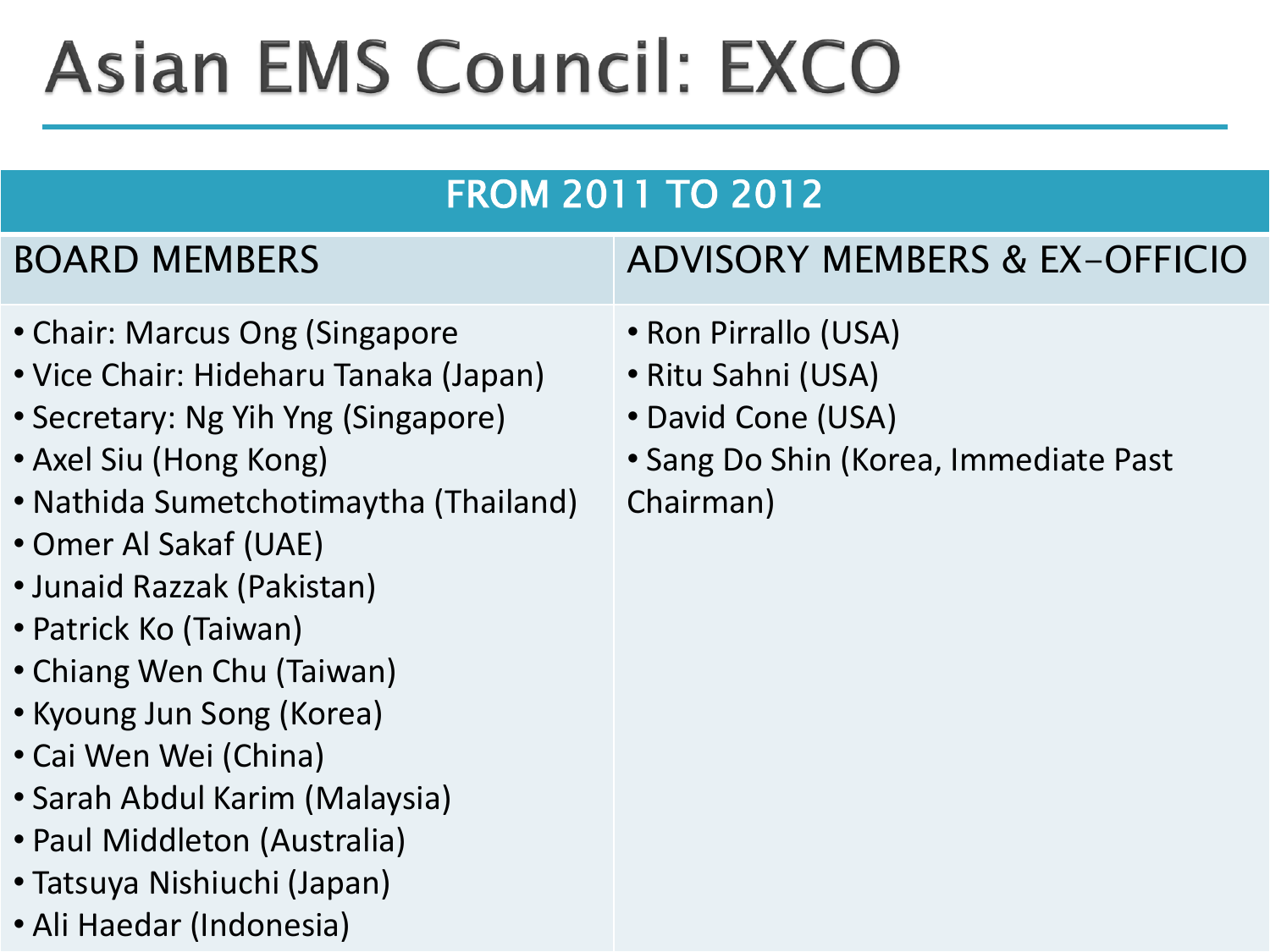# **Asian EMS Council - Recent Events**

## **1. EMS Leaders and Medical Directors' Workshop**

- **Purpose:** Essential and comprehensive 2-day programme meant for physicians, senior paramedics, nurses, administrators and policy makers involved in emergency medical services (EMS)
- **Upcoming Courses:**
- JAAM Kyoto/Osaka (Nov 2012)
- International Congress on Emergency Medical Service Systems – EMS 2012 9th – 11th February, 2012 Jawaharlal Auditorium, AIIMS, New Delhi
	- **Upcoming meetings?**